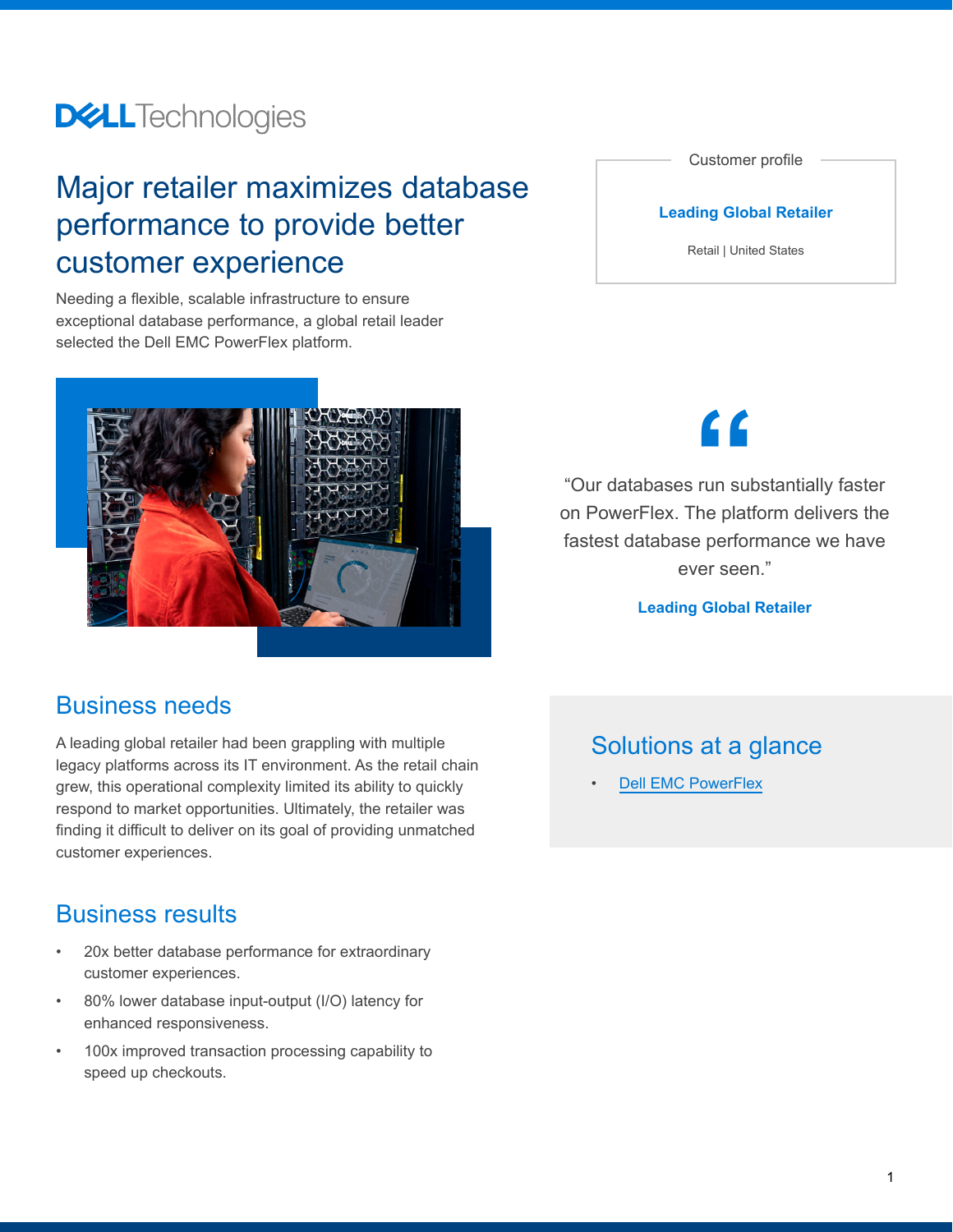# **"**

"PowerFlex consolidated our databases onto a single scale-out infrastructure platform."

### **Leading Global Retailer**

A major global retailer was experiencing tremendous success and rapid growth, significantly increasing demands on its IT infrastructure. The mix of disparate systems and solutions ranged from all-flash arrays to hyperconverged infrastructure, and the increasing complexity meant that the company simply couldn't achieve the scale and agility it needed.

The retailer wanted to standardize on a consistent, flexible platform that could deliver exceptional database performance while running virtual and physical workloads. The solution was the Dell EMC PowerFlex platform, combining compute and highperformance NVMe-based storage in a managed, unified fabric.

## Delivering a better customer experience

The retailer now relies on PowerFlex to support Oracle and Microsoft SQL Server as well as modern databases such as MongoDB and MariaDB Server. This allows it to efficiently process order flows, handle custom orders and increase transaction speed — for a better customer experience.

In the past, having multiple legacy platforms and systems limited the retail chain's ability to scale and move quickly to take advantage of business opportunities. PowerFlex consolidated the retailer's databases onto a single scale-out infrastructure platform, with the flexibility and software power to run highperformance virtual, physical and containerized workloads — all while providing integrated and automated lifecycle management. Moving to the PowerFlex platform produced dramatic results compared to the retailer's previous solution, including:

- 20x improvement in database performance.
- 80% decrease in database input-output (I/O) latency.
- 100-time increase in the ability to process transactions.

"Our databases run substantially faster on PowerFlex," says the company's database infrastructure administrator. "The platform delivers the fastest database performance we have ever seen."



High availability for **dependable** service delivery.

**DELL**Technologies